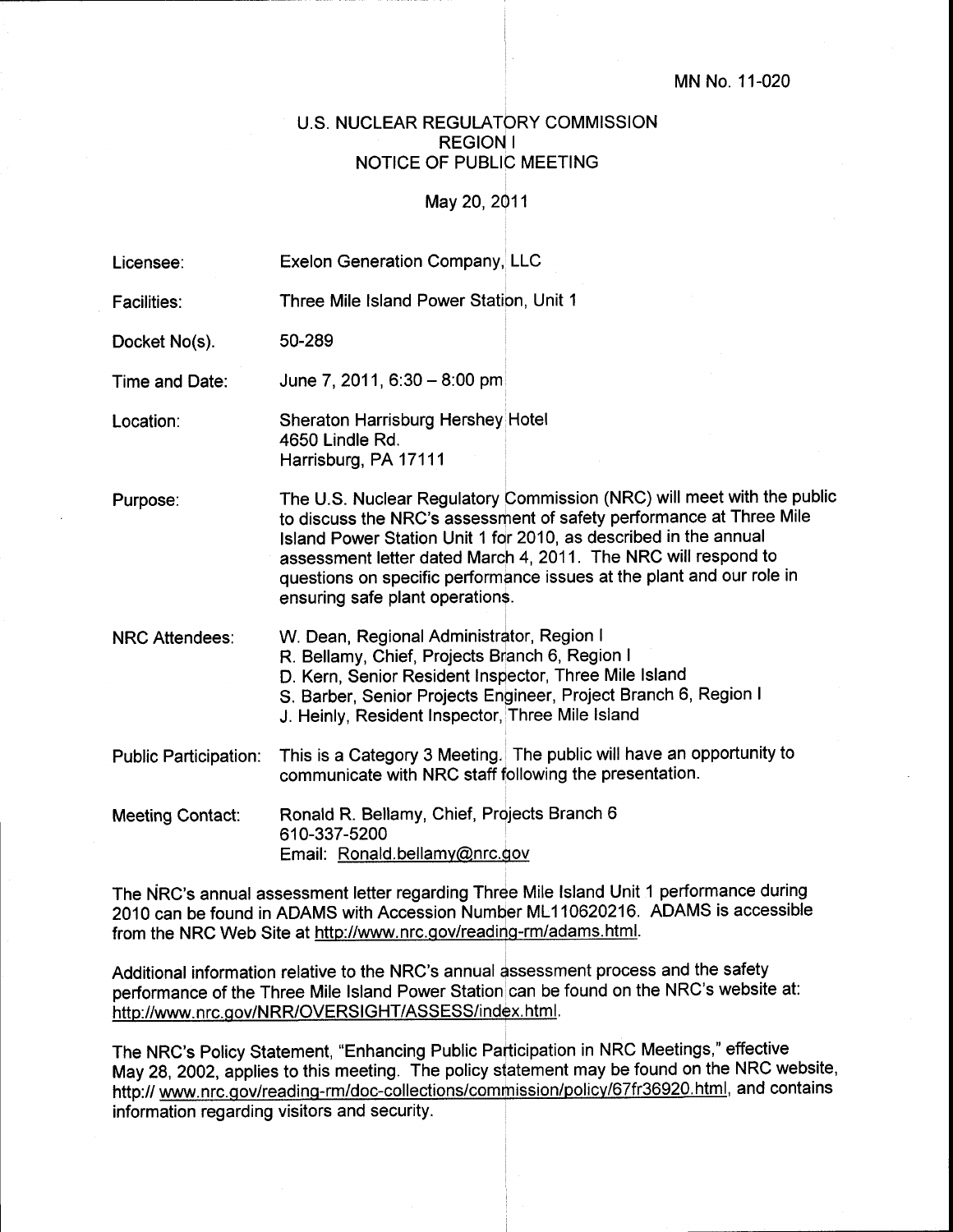The NRC provides reasonable accommodation to individuals with disabilities where appropriate. If you need a reasonable accommodation to participate in this meeting, or need the meeting notice or other information from the meeting in another format (e.9., Braille, large print), please notify the NRC's meeting contact. Determinations oh requests for reasonable accommodation will be made on a case-by-case basis. Persons requiring assistance to attend the meeting shall make their requests known to the NRC meeting contact no later than two business days prior to the meeting.

Attendance by other NRC personnel at this meeting should be made known by June 5,2011 via telephone to the NRC meeting contact.

Meetings are sometimes cancelled or rescheduled ab a result of unforeseen circumstances. Please confirm the meeting schedule on the NRC website under Public Meetings.

Approved:

Ronald R. Bellamy, Ph.D., Proiects Branch 6 Division of Reactor Projects

cc: Distribution via ListServ